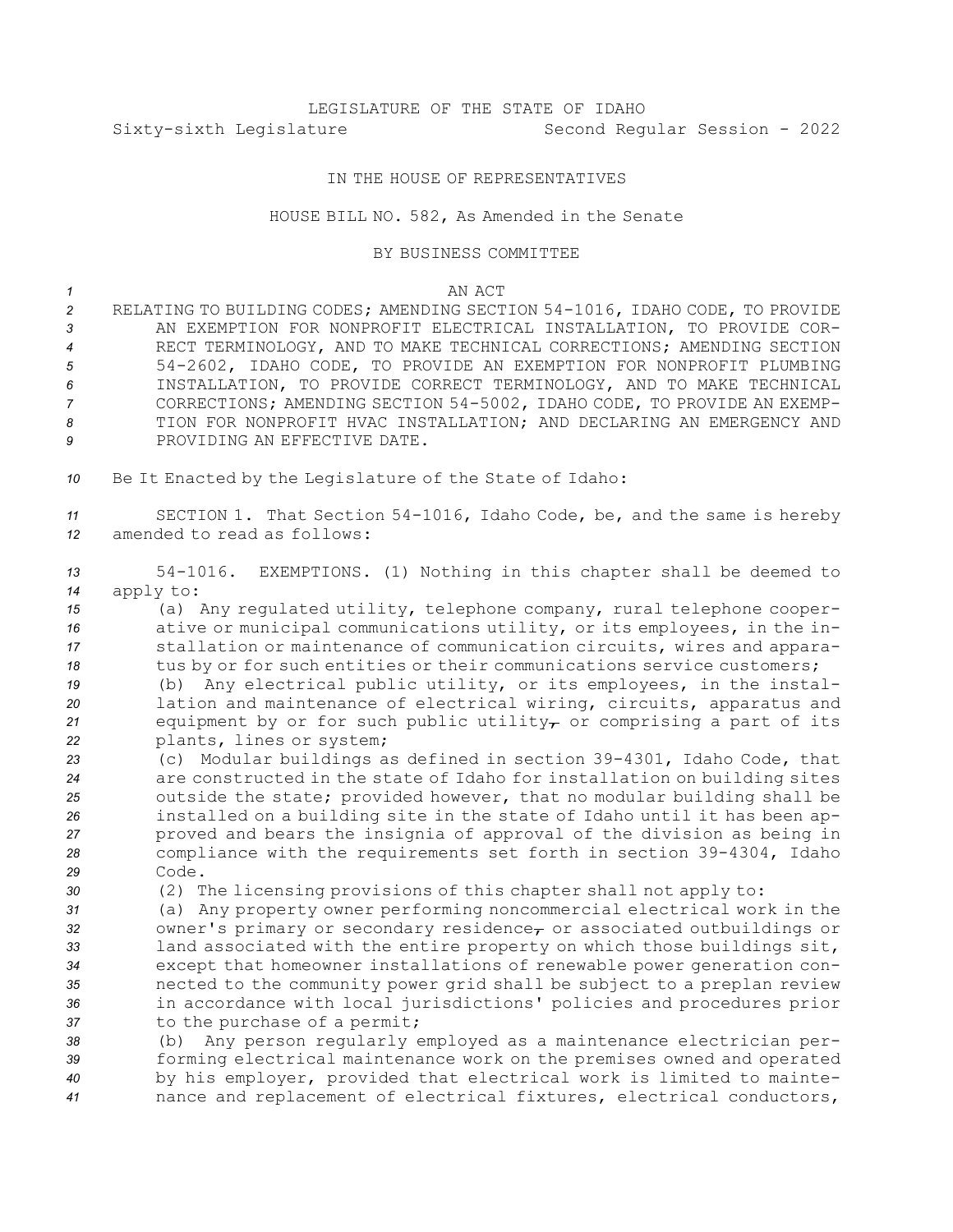*<sup>1</sup>* electrical equipment and electrical apparatus on <sup>a</sup> like-for-like ba-*2* sis;

 (c) Any telephone company, rural telephone cooperative, or municipal communications utility, its employees, its subsidiaries, and employees of the subsidiaries performing work on customer-owned facilities under the exclusive control of the telephone company, rural telephone cooper-ative, or municipal communications utility;

 (d) Any telephone company, rural telephone cooperative, or municipal communications utility, its employees, its subsidiaries, and employ- ees of the subsidiaries performing repair work on customer-owned facil-ities at the request of the customer;

 (e) Any electrical public utility, rural electrical cooperative, mu- nicipal power utility, its employees, its subsidiaries, and employees of the subsidiaries performing work on customer-owned facilities under the exclusive control of the electrical public utility, rural electri-16 cal cooperative, or municipal power utility; and

 (f) Any electrical public utility, rural electrical cooperative, mu- nicipal power utility, its employees, its subsidiaries, and employees of the subsidiaries performing emergency repair work on customer-owned 20 facilities at the request of the customer-;

 (g) <sup>A</sup> fire department employee who is acting in his official capacity as <sup>a</sup> representative of his agency when he is replacing, maintaining, or repairing <sup>a</sup> hard-wired smoke or carbon monoxide alarm at the request of <sup>a</sup> homeowner in <sup>a</sup> one (1) or two (2) family dwelling unit, provided that such fire department employee has received annual training regarding electrical safety and installation of the devices identified in this 27 paragraph-;

 (h) A limited electrical contractor, limited electrical installer, or employee of <sup>a</sup> company holding <sup>a</sup> limited electrical contractor li- cense who is replacing or installing <sup>a</sup> fire alarm communication device (DACT). <sup>A</sup> person provided for in this paragraph shall obtain <sup>a</sup> permit if required by the authority having jurisdiction but must not be required to submit design plans. The fire alarm communication device (DACT) may be inspected if required by the authority having jurisdiction after replacement of the fire alarm communication device (DACT). The fee for <sup>a</sup> 36 permit shall not exceed one hundred twenty-five dollars (\$125)-; or

 (i) <sup>A</sup> nonprofit organization that is chartered to build houses and that has tax-exempt status under section 501(c)(3) of the Internal Rev- enue Code, including <sup>a</sup> religious corporation, and such organization's volunteers, performing electrical installations for <sup>a</sup> single-family dwelling unit. An organization described in this paragraph shall des-ignate <sup>a</sup> primary contact person with whom inspectors may communicate.

*<sup>43</sup>* (3) The licensing provisions of this chapter shall not apply to indi-*<sup>44</sup>* viduals licensed pursuant to chapter 50, title 54, Idaho Code, or certifi-*<sup>45</sup>* cated pursuant to chapter 26, title 54, Idaho Code, as follows:

 (a) Individuals holding <sup>a</sup> current heating, ventilation and air condi- tioning (HVAC) license or <sup>a</sup> current plumbing certification may install electrical circuitry and make connections from the disconnecting means to <sup>a</sup> water heater as long as the disconnect is in sight from the unit and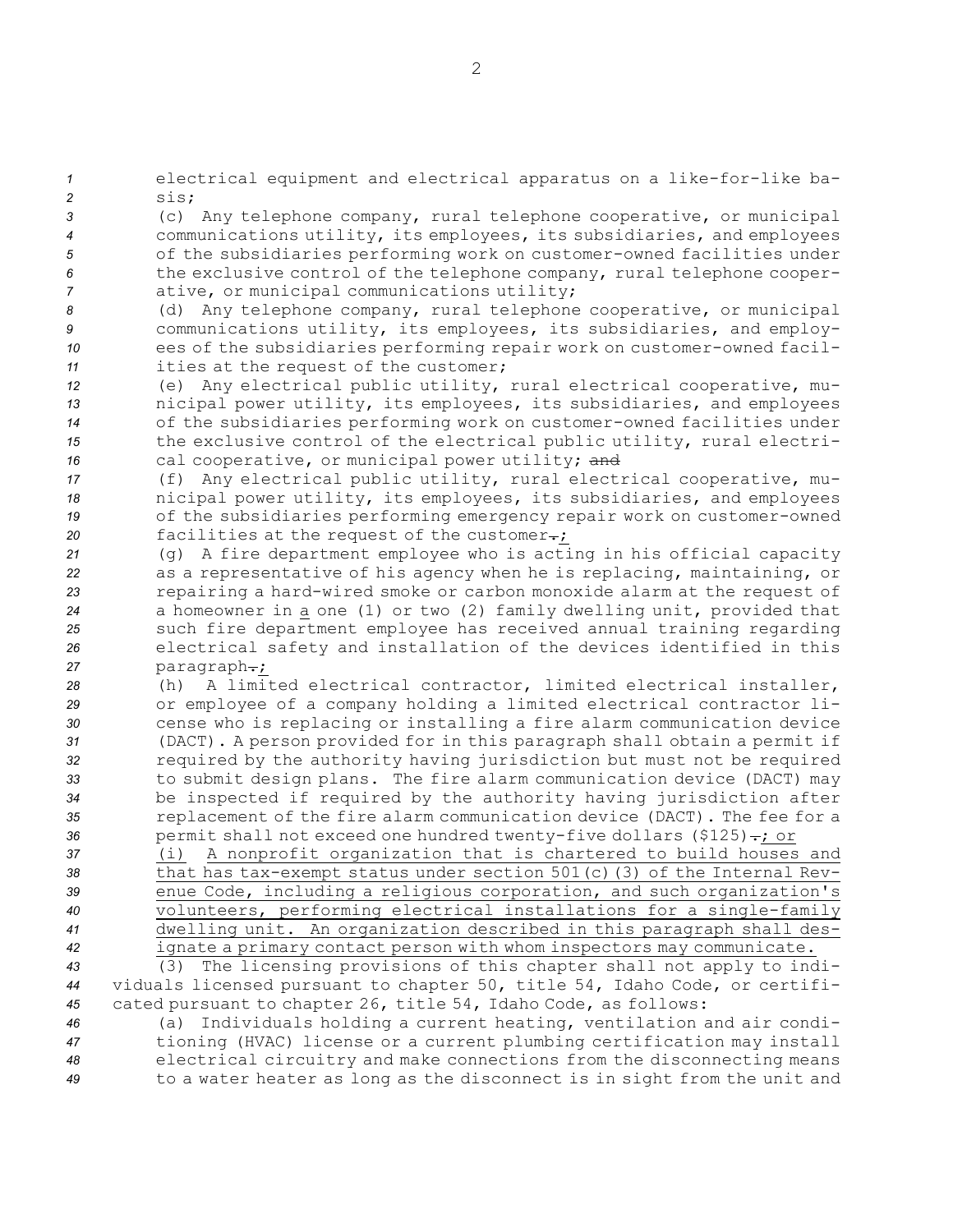*<sup>1</sup>* the circuit from the disconnecting means to the water heater is no more *<sup>2</sup>* than fifty (50) feet long.

- 
- *<sup>3</sup>* (b) Individuals holding <sup>a</sup> current HVAC license may install:
- 
- *<sup>4</sup>* (i) Electrical space heaters with no attached ductwork; *<sup>5</sup>* (ii) Electrical connections to HVAC equipment from the discon-*<sup>6</sup>* necting means to the unit as long as the disconnect is in sight from *<sup>7</sup>* the unit and the circuit from the disconnecting means to the HVAC
- *<sup>8</sup>* equipment is no more than fifty (50) feet long; and
- *<sup>9</sup>* (iii) Ventilating fans, except ducted range hoods in residences.

 (c) HVAC licensees may install control wiring of twenty-four (24) volts or less for HVAC equipment of five (5) tons or less in capacity. Plumb- ing certificate holders are not authorized to install control wiring in HVAC equipment, regardless of voltage.

 (d) Individuals holding <sup>a</sup> current limited energy electrical license may install electrical circuitry and make connections from utilization equipment installed under the restricted category of the limited elec- trical installer license to outlets, as long as those outlets are in sight from such utilization equipment and not more than fifty (50) feet from such utilization equipment. Outlets shall be installed by others.

 (4) To the extent that <sup>a</sup> plumbing or HVAC installation permit issued by the Idaho division of building safety occupational and professional li- censes includes any part of an electrical installation, the permit issued and inspection performed shall be sufficient to satisfy the permitting and inspecting requirements of this chapter if all required permit fees have been paid.

 (5) Approval and certification requirements of product and equipment as set forth in this chapter and in the adopted edition of the national elec- trical code do not apply to industrial machinery unless the board has made <sup>a</sup> determination that such product, machine or classes of products and machines present an undue hazard to life and property.

 (6) Apprentice registration requirements shall not apply to high school students enrolled in an educational program recognized by the board in which the performance of electrical installation is <sup>a</sup> formal component of the program. The exemption is limited to students performing residential installations as part of such program under the constant on-the-job super-36 vision of a licensed journeyman electrician<sub>T</sub> and a permit for the work is obtained from the authority having jurisdiction. Work hours performed by such students shall not apply toward apprentice work requirements.

 (7) Neither local jurisdictions nor the state fire marshal shall have the authority to amend the exemptions provided for in this section or to adopt any ordinance, law, or rule in conflict with the provisions of this *42* section.

*<sup>43</sup>* SECTION 2. That Section 54-2602, Idaho Code, be, and the same is hereby *44* amended to read as follows:

*<sup>45</sup>* 54-2602. EXCEPTIONS. (1) Certificate of competency requirements of *<sup>46</sup>* this chapter shall not be deemed to apply to:

*<sup>47</sup>* (a) Any person who does plumbing work in <sup>a</sup> single or duplex family *<sup>48</sup>* dwelling, including accessory buildings, quarters and grounds in con-*<sup>49</sup>* nection with such dwelling; provided that such person owns or is <sup>a</sup>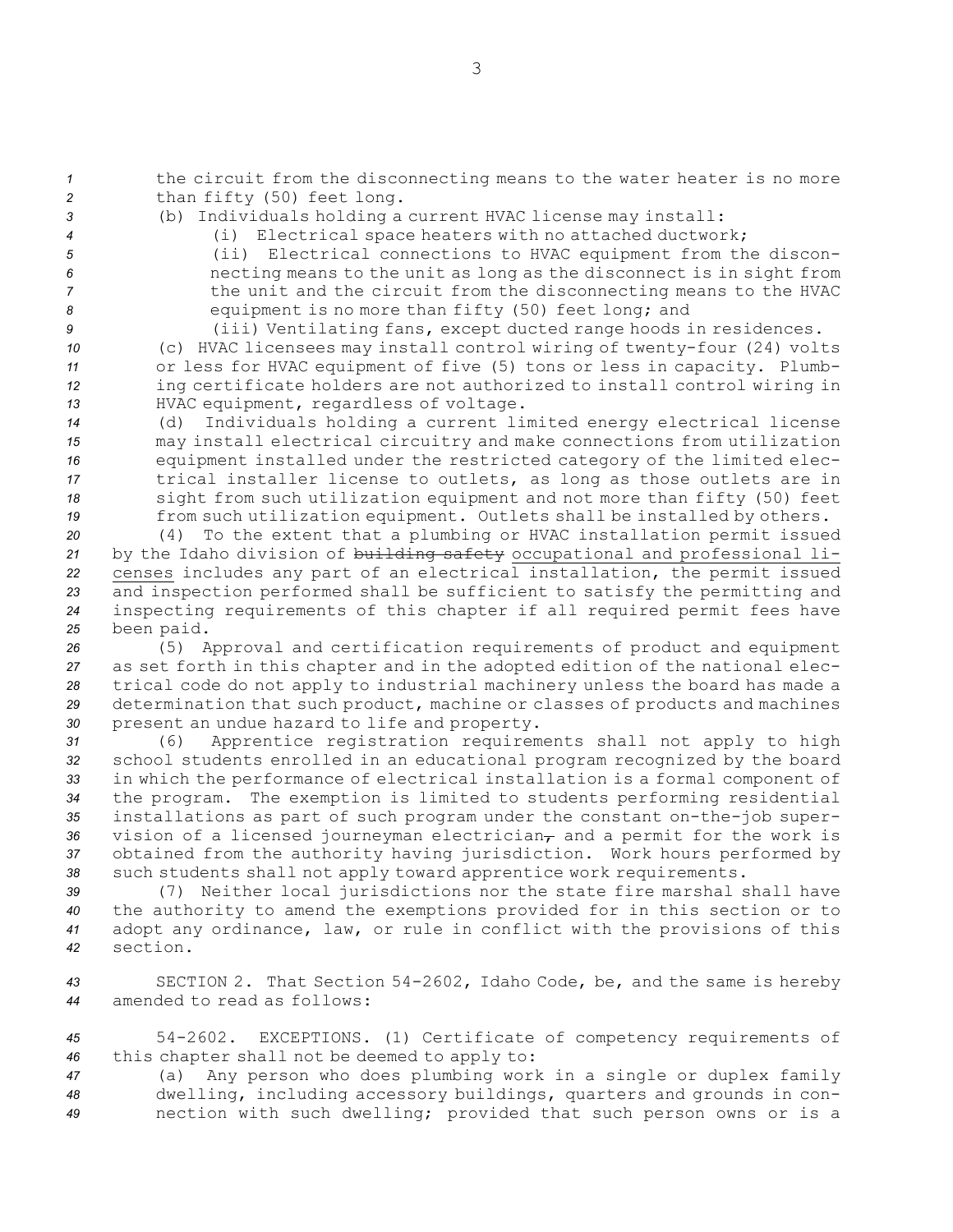*<sup>1</sup>* contract purchaser of the premises, and provided further that such *<sup>2</sup>* person shall comply with the minimum standards and rules applicable to *<sup>3</sup>* plumbing practices provided by this chapter.

 (b) Farm buildings located outside the incorporated limits of any city unless such buildings are connected to <sup>a</sup> public water or sewer system; and <sup>a</sup> farm building is hereby defined to be <sup>a</sup> structure located on agri- cultural zoned property and designed and constructed to house farm im- plements, hay, grain, poultry, livestock or other horticultural prod- ucts and includes sheds, barns, corrals or fences. This definition does not include <sup>a</sup> place for human habitation or <sup>a</sup> place of regular employ- ment where agricultural products are extracted, processed, treated or packaged; <sup>a</sup> place used by the public; or conditioned livestock housing.

*<sup>13</sup>* (c) Logging, mining or construction camps when plumbing installations *<sup>14</sup>* are made to conform with the recommendations of the department of health *15* and welfare.

*<sup>16</sup>* (d) Piping systems in industrial processing plants located outside the *<sup>17</sup>* incorporated limits of any city unless such systems are connected to <sup>a</sup> *<sup>18</sup>* public water or sewer system.

 (e) Work on plumbing systems on premises owned or operated by an em- ployer who regularly employs maintenance or construction plumbers, provided that alterations, extensions and new construction shall comply with the minimum standards and rules applicable to plumbing practices provided by this chapter.

 (f) Nothing contained in this section or any other provision of this code shall be construed or applied to require <sup>a</sup> sewer contractor, sewage disposal contractor, or any excavating or utility contractor who gener- ally engages in the business of installing, altering or repairing sew- ers, private and public sewage disposal systems, and water distribu- tion and/or drainage lines outside the foundation walls of any build-30 ing or structure<sub>r</sub> to obtain a valid contractor's certificate of compe- tency or to employ only journeymen plumbers possessing <sup>a</sup> valid journey-32 man plumber's certificate of competency or registration<sub>7</sub> or to in any way require that his employees be registered, licensed or declared com-petent by the board.

 (g) Water treatment installations and repairs when installed in res- idential or business properties, provided the same, when installed, repaired or completed, shall be inspected by <sup>a</sup> designated, quali- fied and properly identified agent of the division of building safety occupational and professional licenses as to quality of workmanship and compliance with the applicable provisions of this chapter.

 (h) Plumbing work within modular buildings as defined in section 39-4301, Idaho Code, that are constructed in the state of Idaho for in- stallation on building sites outside the state; provided however, that no modular building shall be installed on <sup>a</sup> building site in the state of Idaho until it has been approved and bears the insignia of approval of the division as being in compliance with the requirements set forth in section 39-4304, Idaho Code.

*<sup>48</sup>* (i) Individuals holding <sup>a</sup> current installer license pursuant to the *<sup>49</sup>* provisions of chapter 21, title 44, Idaho Code, may make connections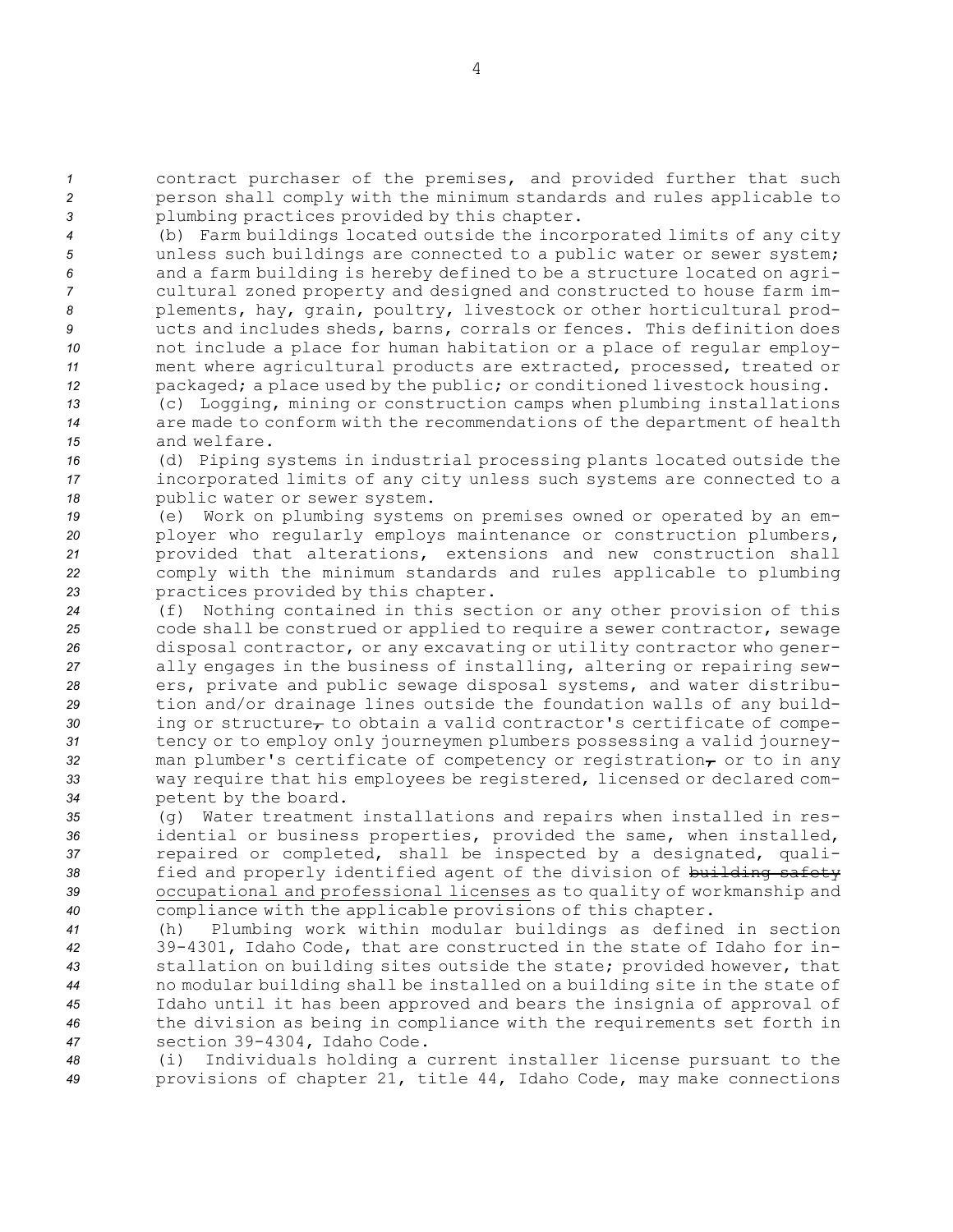*1* from manufactured home or mobile home sewer or water facilities to ex-*<sup>2</sup>* isting sewer or water facilities on-site.

- *<sup>3</sup>* (j) Individuals licensed pursuant to chapter 10, title 54, Idaho Code,
- 
- 

 or chapter 50, title 54, Idaho Code, as follows: (i) Individuals holding <sup>a</sup> current HVAC or electrical license may install electrical circuitry from the disconnecting means to <sup>a</sup> wa- *7* ter heater and electrical connections to the water heater as long as the disconnect is in sight from the unit and the circuit from the disconnecting means to the water heater is no more than fifty (50) feet long.

- *<sup>11</sup>* (ii) Individuals holding <sup>a</sup> current HVAC license may install gas *<sup>12</sup>* piping and piping for hydronic systems.
- *<sup>13</sup>* (iii) Individuals holding <sup>a</sup> current HVAC license may install boil-14 **ers that are not otherwise subject to inspection by the industrial** *<sup>15</sup>* commission or its authorized agent.

 (k) <sup>A</sup> nonprofit organization that is chartered to build houses and that has tax-exempt status under section 501(c)(3) of the Internal Rev- enue Code, including <sup>a</sup> religious corporation, and such organization's 19 volunteers, performing plumbing installations for a single-family dwelling unit. An organization described in this paragraph shall des-ignate <sup>a</sup> primary contact person with whom inspectors may communicate.

 (2) To the extent that an electrical or HVAC installation permit issued by the Idaho division of building safety occupational and professional li- censes includes any part of <sup>a</sup> plumbing installation, the permit issued and inspection performed shall be sufficient to satisfy the permitting and in- specting requirements of this chapter if all required permit fees have been *<sup>27</sup>* paid.

 (3) Apprentice registration requirements shall not apply to high school students enrolled in an educational program recognized by the board in which the performance of plumbing installation is <sup>a</sup> formal component of the program. The exemption is limited to students performing residential installations as part of such program under the constant on-the-job supervi-33 sion of a licensed journeyman plumber<sub>r</sub> and a permit for the work is obtained from the authority having jurisdiction. Work hours performed by such stu-dents shall not apply toward apprentice work requirements.

 (4) Any person, firm, copartnership, association or corporation making water treatment installations and/or repairs in accordance with the provi- sions of this chapter shall maintain <sup>a</sup> surety bond in the amount of two thou-sand dollars (\$2,000).

*<sup>40</sup>* SECTION 3. That Section 54-5002, Idaho Code, be, and the same is hereby *41* amended to read as follows:

*<sup>42</sup>* 54-5002. EXCEPTIONS. (1) Certificate of competency requirements of *<sup>43</sup>* this chapter shall not apply to:

 (a) Any person who installs or maintains <sup>a</sup> heating, ventilation and air conditioning system in <sup>a</sup> single or duplex family dwelling, includ- ing accessory buildings, quarters and grounds in connection with such dwelling; provided that such person owns or is <sup>a</sup> contract purchaser of the premises; and provided further that such person shall comply with